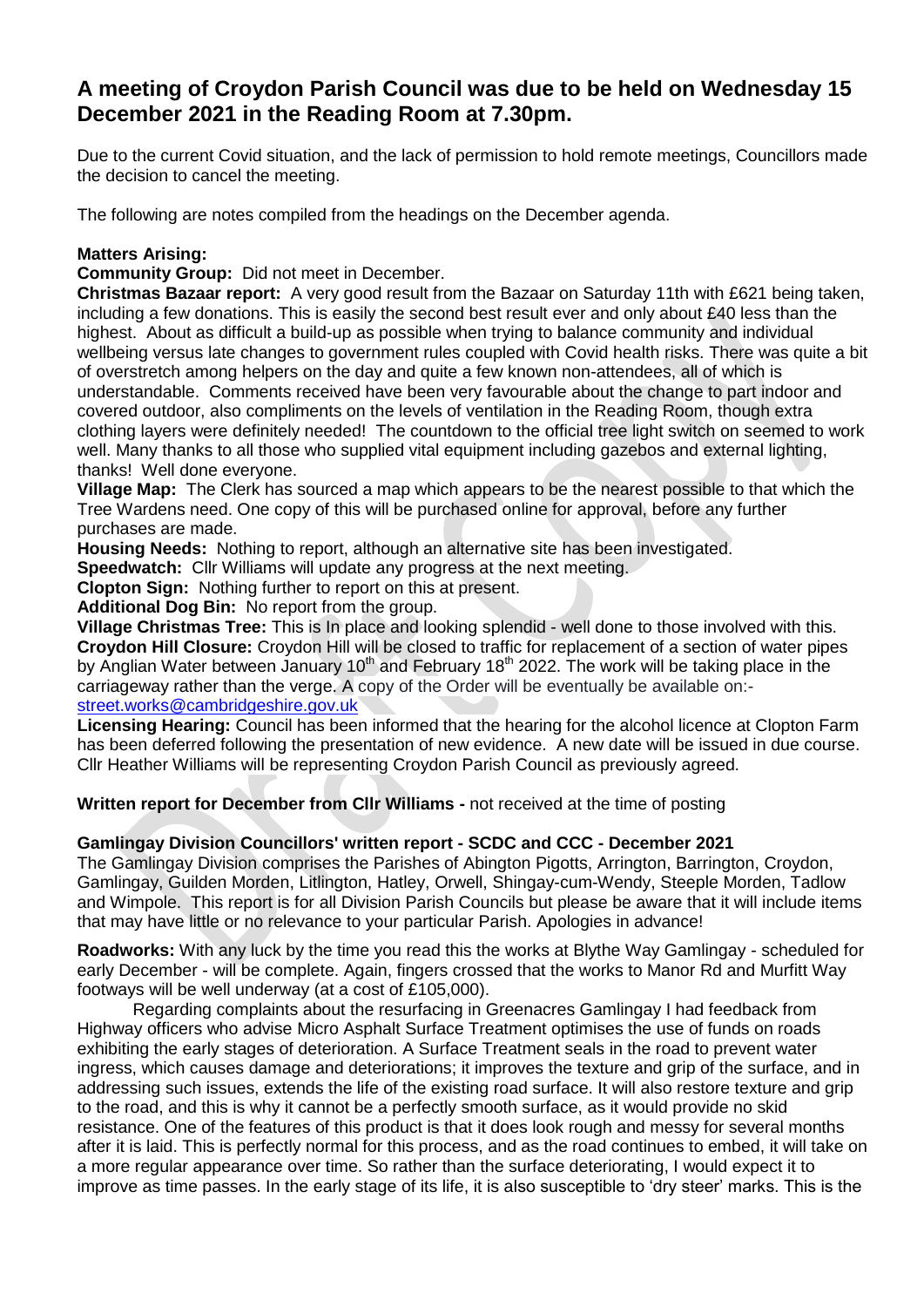action of power steering turning on the spot as a vehicle moves slowly. Again, this will reduce and improve over time as the road settles. It will of course be inspected again.

The railway bridge on New Road between Hatley and Fuller's Hill appears to be failing which implies the recent works have not been done well. Officers are inspecting and will take this up with the bridge owners. It's important as Hatley residents will need this road a lot in the Spring as Croydon Hill will be shut. There will also be repairs to the collapsed culvert at West Lodge, Hatley.

Considerable public disquiet at the six week proposed closure of Croydon Hill which is not surprising. Cambridge Water say it is unavoidable but that if in the course of works they can light it instead they will. As part of a rolling programme of mains improvement, they will be replacing the existing water mains in the Main Street/Croydon Hill area in East Hatley with a high-performance polyethylene water main. Work is due to start on 10 January 2022 approximately six weeks.

There will be updates about the work on our website at https://www.cambridge-water.co.uk/hatley. The County Council currently produces a 3 year programme of capitally funded highway

maintenance work which I have asked officers to review in the light of potential resurfacing of the road once works are completed. They will visit the site and compare it with those currently planned, along with some other suggestions across the County and will advise further following a review of the condition data and site inspection as well as central government grant allocation as yet unknown. Fingers crossed.

Alongside the major works to be done on Church Street Guilden Morden costing £147,000 I have been advised that Cannon's Close will be resurfaced next year as well as Craft Way in Steeple Morden. **Household Support Fund:** Cambridgeshire's Household Support Fund, funded by the Department for Work and Pensions, has been created to help people experiencing immediate financial hardship to pay for food, household energy or other essential items. The scheme will run until 31 March 2022.

Support is offered in two ways:

• Support with food, household energy and other essentials for individuals and families: residents are eligible to access this support if they earn less than £17,940 per year, or are in receipt of certain state benefits

• Direct food voucher scheme: as in previous school holidays, supermarket vouchers will be issued to families meeting the low income criteria for free school meals, funded childcare for two-year-olds, early years pupil premium, or sixth form students eligible for free school meals.

www.cambridgeshire.gov.uk/residents/coronavirus/household-support-fund

**Springs in Wendy:** Anyone driving through Wendy will have noticed (aside from the smart new speed cameras) slight flooding on the road by the Village Hall. This is caused by a spring. Various efforts over the years have been made to reduce water on the highway including backfilling as a French Drain and none have worked. Highways' preferred option is to construct a chamber in the verge with a metal grating on top to collect the spring water. This will do away with the need for gravel and should provide a more reliable long term fix. The problem with this is that it costs more money and that's in short supply at the moment so it would need to wait until the next financial year. It is currently barriered off while the search for funding continues.

**Downing Gardens Gamlingay:** Bridget has asked Morris Homes if there is any way to reduce the noise from reversing vehicles which is impacting on those living close by. In addition, she has queried the reopening of the footpath between Greenacres and Green End as this is an important way for people to get to the shops, children to school etc

**New Golden Number:** South Cambs DC has introduced a single Golden Number to be used to contact the council. This should help you to be able to talk to the best person within the council more effectively. We have also introduced a call back facility so that you don't have to hang on the phone during busy periods. The number is: 01954 713000.

**COP26:** Bridget was honoured to be asked to attend COP26 in Glasgow last month and an opportunity to really see history in the making. She went as part of a Local Government Association delegation whose job it was to ensure that the final deal included the important role of local government including parish councils in getting us to Zero Carbon as quickly as possible. It is within the powers of local government (parish, district and county) to reduce our carbon emissions by 30% so it is vital that we have the powers and the money to be able to do this.

**Primary Health Care:** We know it can be frustrating not being able to see a GP face to face. We are going to have to get used to different ways of accessing primary health care - it will not return to the way it was pre Covid. GPs surgeries are dealing with a 25% increase in their workload. This is a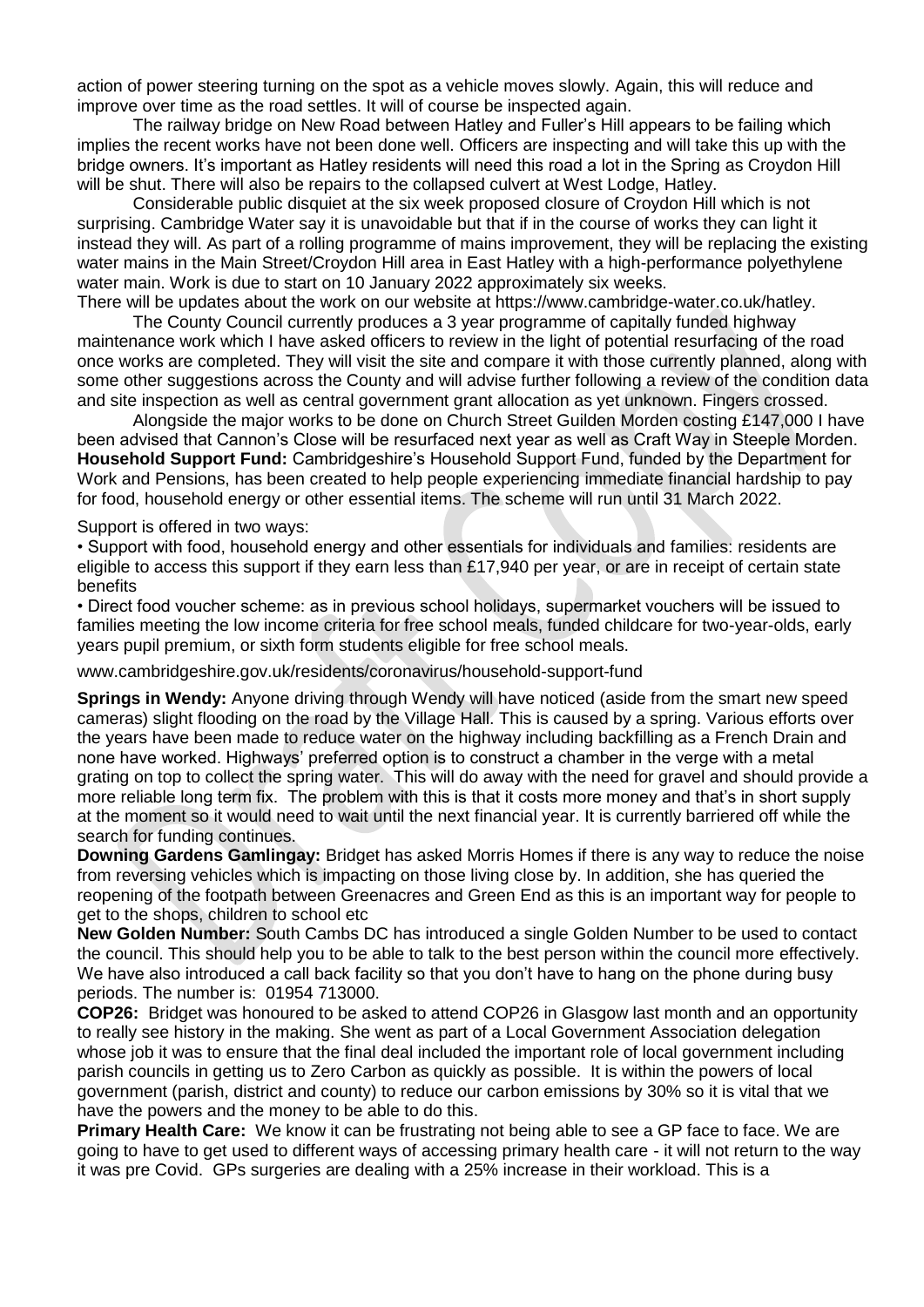consequence of Covid and the build-up of untreated cases. It seems a long time ago that we were clapping all of our NHS and we must not forget that they have saved thousands of lives and worked in the most terrible circumstances without a break. They are exhausted and we must continue to be kind to them. There are far too many stories about GPs, nurses and reception staff being abused and threatened. That's not right.

**COVID:** As we write our numbers are still rising and we are now designated as an Enhanced Response area by Government. We are 27% above the national average with some very serious 'hot spots' close by, with a peak in January expected. Booster jabs are now available to all over 40s and children aged 16 and 17 can now get their second dose.

Please think carefully about attending any public event in places that are not well ventilated and to wear a mask and avoid physical contact whenever possible. Matters are in our own hands and if we keep on doing the right thing, test twice a week, get your jab, wear a mask, then cases will begin to flatten out but that will take time.

**Finance and Audit:** Recent comment on the South Cambs Audit process has been muddled. South Cambs finances are in good health and it is one of just 5 councils in the country not facing a budget shortfall which is tremendous. The Council is continuing to improve its accounting systems and deal with problems inherited from the previous administration.

It has however taken significantly longer than the Council expected to transfer 12,000 records on the council's fixed assets from the hopeless old system of spreadsheets used by the previous administration to the new robust system that's designed and managed by CIPFA.

**Chucking old Tech?:** Many of our children and families in need are missing opportunities because they don't have access to digital devices. The County Council is partnering with @cambsyouthpanel and @cambridge2030 to refurbish and donate essential technology to families in need. If you're buying new tech this winter, please consider donating your old and unwanted devices. Visit

https://www.cambridgeshire.gov.uk/news/computers-for-families-campaign-kicks-off-with-arm-donation to find out how you can help. Plus it's good for the planet!

**Gamlingay First School:** There has been a lot of social media comment about the First School site. Cambridgeshire County Council owns the entire site. How it got ownership is of historical interest only and does not affect the ownership. Senior officers have undertaken that the Playing Field will be accessible for community use. Locally we have made it clear that we would prefer the building to continue in educational use. Officers have taken this on board and are awaiting the results of a Special Education Needs Review across the county to see if a role could be found within that review. Ideally, we would want it to be combined with a pre-school setting like the Montessori which is in a portacabin with only temporary planning permission. The Green End frontage is in very poor condition and is likely to be expensive to refurbish for education so – given the Listed status – residential might be an option here. However, the County Council did submit the entire site for consideration for development in the current Local Plan and it was not accepted by South Cambs.

We understand the frustrations around this site (not least the rubbish and rats) but we also want it to continue as a key part of Gamlingay's community life. There is about £330k available for the provision of pre-school facilities from Green End and West Road S106 agreements so that helps! **Innovate & Cultivate Fund:** The County Council's next deadline for Innovate & Cultivate Fund applications is 1st February 2022. The aim of the fund is to support initiatives that strengthen our communities and reduce pressure on County Council services, thereby giving a return on investment. Council services that are inviting applications are adult social care and children's services.

The fund is open to voluntary, community and social enterprise sector organisations based in and outside of Cambridgeshire, and public sector organisations in Cambridgeshire. This funding round is for Cultivate grant applications (£2,000-£15,000) for projects that build community support networks for vulnerable people. Organisations need to get pre-application advice on their project ideas before submitting an application.

Do you want to do something for the community but need some inspiration to start a project? We've developed application guidance for 7 Cultivate project ideas - Mobile Warden Schemes, Community Youth Worker, Digital Inclusion, Timebanks, Good Neighbour Schemes, Dementia-Friendly Communities and Men's Sheds - that can help people to remain independent and active within their community, encourage volunteering, and complement more costly Council services. Applications and further information about fund priorities and criteria may be found on the Cambridgeshire Community Foundation (CCF) website.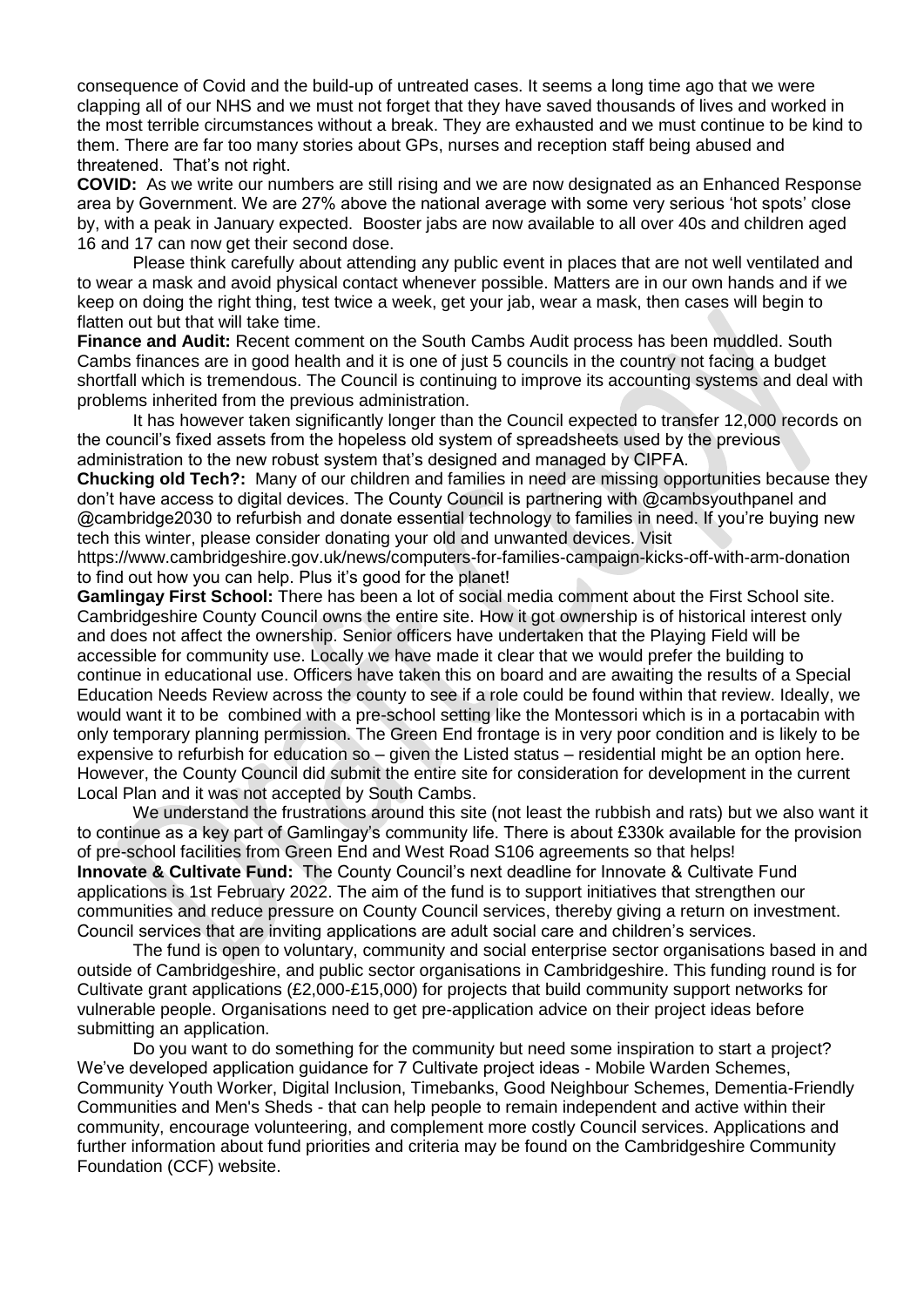**Free Trees Scheme:** This year's Free Tree Scheme has been a success with applications from over 70 parish councils who could choose between 6 small trees or one whopper - so this year a total of 420 new trees will be planted.

**Waste:** South Cambs won a grant to run a trial scheme aimed at reducing waste by helping to take back packaging thereby reducing what goes into landfill. We have a further grant to set up centres for recycling electrical goods. So I will be taking all those broken phones (including the one I put in a hot wash last month) along with all the old radios/TVs. The council has also produced a toolkit for parishes on ways to reduce residents' waste. In Gamlingay, of course, we are at a huge advantage having the Food Hub which is proving to be more and more successful as each week goes by. As well as reducing food waste into land fill they also provide food for an ever increasing number of families for whom life is tough at the moment. Do pop in to see what additional donations they need so that you can help them to do even more.

**Cambridge and Peterborough Combined Authority:** Bridget leads on the environment for the CPCA and has been putting together the work plan for the newly created Climate Working Group. This group will be responsible for creating an action plan out of the recommendations of the Climate Commission. The main focus is on reducing carbon emissions but also on reducing waste, creating more open green spaces with public access and making our homes more energy efficient and therefore cheaper to run. **Visit South Cambridgeshire:** The new Visit South Cambs website is now up and running. Please use it if you would like to discover new places to visit, eat, for shopping. If you are a food outlet, B& B or pub

please do put your details on the website so that we can help you to grow your business. **Business Support:** South Cambs is unusual for a district council in that it is heavily involved in

supporting local businesses through the regular newsletter and a programme of webinars and events. No business is too small or too big to benefit and I am very pleased that so many Gamlingay businesses are benefitting from the support the council gives.

**Speed Limit:** The County Council intends to extend the 40mph speed limit on Potton Road, Mill Hill (B1040), Gamlingay from a point 320 metres south west of its junction with Meadow Lane in a south westerly direction for a distance of 160 metres. The proposed 40mph speed limit has been proposed to lower vehicle speed to accommodate a new footpath and dropped kerb crossing to encourage sustainable travel methods. This scheme is being funded by the Local Highway Improvement Initiative (LHI) following the successful submission of an LHI application made by Gamlingay Parish Council. Hurrah!

**New County Chief Executive:** Cambridgeshire County Council has appointed Stephen Moir as its new chief executive after the decision was agreed by Full Council on Tuesday (9 November). Stephen will join the County Council in February. Bringing significant public sector leadership experience, Stephen has held senior roles in local government and the national health service, he has previously worked for Cambridgeshire County Council between 2005-2011 at director level and was a National Adviser for the Local Government Association. He is currently Executive Director of Corporate Services for the City of Edinburgh Council.

**Treasure!:** You may have seen reports about a treasure find 'near Royston' of prehistoric items found in September during a metal detecting rally held on fields locally. A teenager found a number of Bronze Age objects. With assistance from the organisers, she and her family started to dig these out until the organiser realised that this was a likely to be a hoard with many objects. Therefore they stopped digging and a local archaeological contractor that we work closely with was involved.

By the end of the week a second hoard had been found and a total of nearly 200 objects lifted, dating mainly from the mid-late Bronze Age. The hoards were buried in an ancient ditch line and are likely the same hoard, divided for burial, presumably in case of discovery. This is one of the most important treasure finds from Cambridgeshire in recent years.

Ideally, a local museum will express an interest in acquiring it, in which case a panel called the Treasure Valuation Committee will determine a price for the museum to pay. The proceeds of such an acquisition are usually split 50:50 between finder and landowner.

**Happy Christmas:** May we take this opportunity to wish you and your families a very Happy Christmas and we look forward to a prosperous and safe New Year 2022.

Your Councillors are here to help you. Please do feel free to contact us with comments, questions, problems or complaints. Please do not hesitate to contact County Councillor Sebastian Kindersley on 01767 651982 or [skindersley@hotmail.com.](mailto:skindersley@hotmail.com)or write to the Manor Barn, East Hatley, SG19 3JA . We hope we can help but if we can't, we are likely to know someone who can!